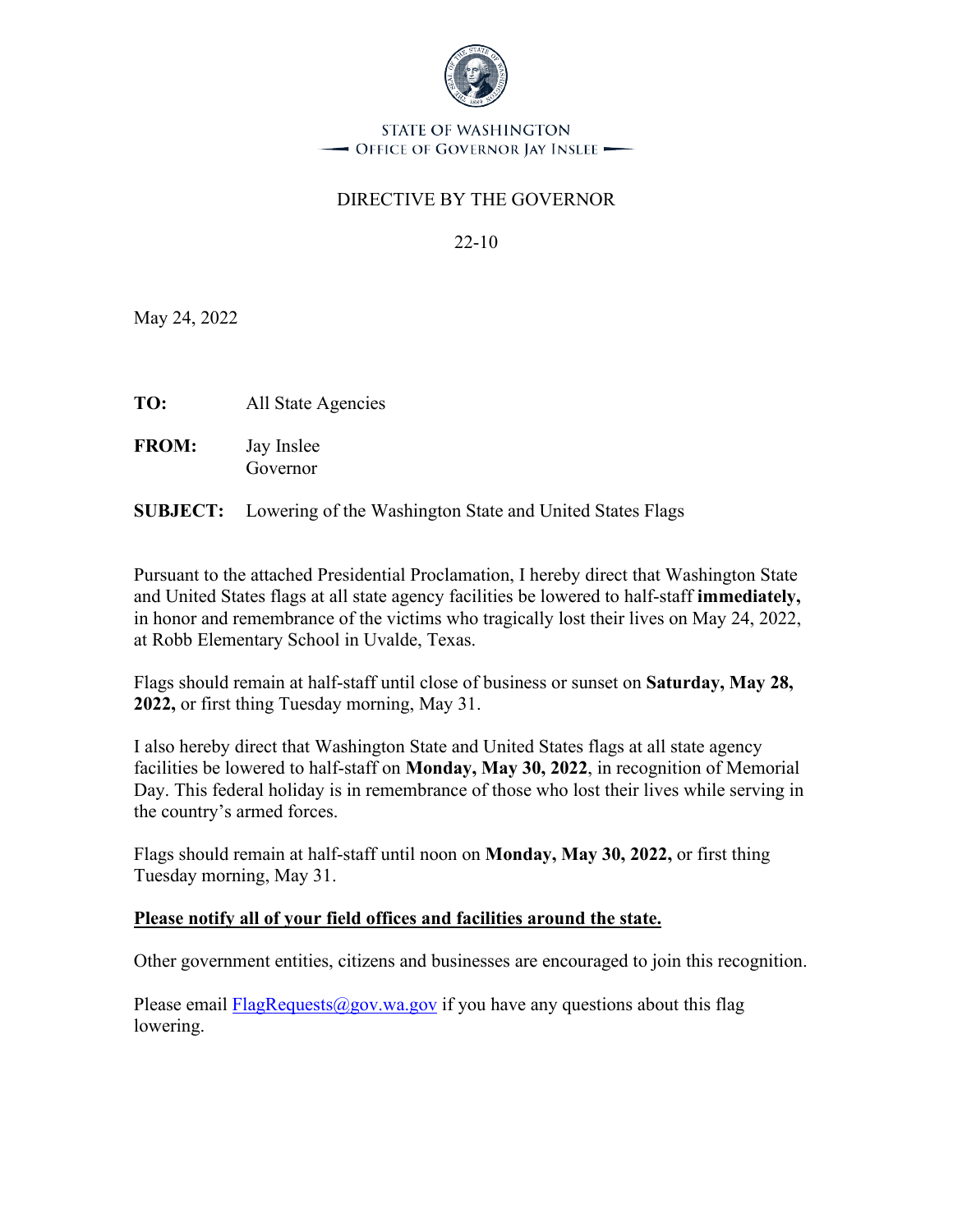

### THE WHITE HOUSE **WASHINGTON**

#### **May 24, 2022**

HONORING THE VICTIMS OF THE TRAGEDY IN UVALDE, TEXAS

- - - - - - -

BY THE PRESIDENT OF THE UNITED STATES OF AMERICA

#### A PROCLAMATION

As a mark of respect for the victims of the senseless acts of violence perpetrated on May 24, 2022, by a gunman at Robb Elementary School in Uvalde, Texas, by the authority vested in me as President of the United States by the Constitution and the laws of the United States of America, I hereby order that the flag of the United States shall be flown at half-staff at the White House and upon all public buildings and grounds, at all military posts and naval stations, and on all naval vessels of the Federal Government in the District of Columbia and throughout the United States and its Territories and possessions until sunset, May 28, 2022. I also direct that the flag shall be flown at half-staff for the same length of time at all United States embassies, legations, consular offices, and other facilities abroad, including all military facilities and naval vessels and stations.

IN WITNESS WHEREOF, I have hereunto set my hand this twenty-fourth day of May, in the year of our Lord two thousand twenty-two, and of